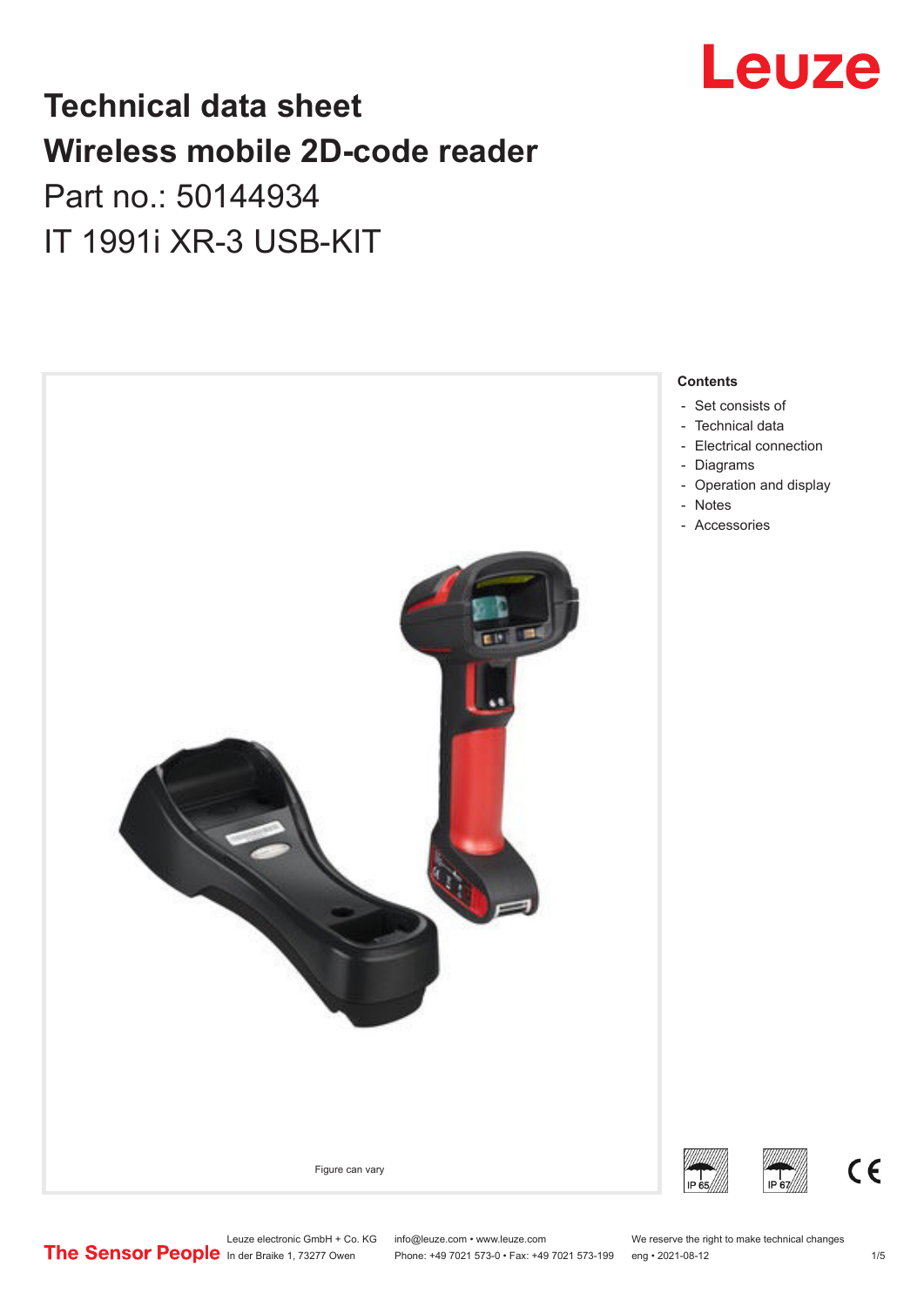## <span id="page-1-0"></span>**Set consists of**



| <b>Quantity</b> | Part no. | <b>Designation</b>       | <b>Article</b>                    | <b>Description</b>                                                                                                                                                                                                    |
|-----------------|----------|--------------------------|-----------------------------------|-----------------------------------------------------------------------------------------------------------------------------------------------------------------------------------------------------------------------|
| 1               | 50144935 | Base IT 1991i            | <b>Base station</b>               | Interface: PS/2, USB, RS 232<br>Bluetooth range: Class 1<br>Bluetooth version: 2.1<br>Connection 1: RJ41<br>Connection 2: Jack socket<br>Connection 3: Bluetooth<br>Drop height: 1.2 m<br>Degree of protection: IP 51 |
| $\mathbf{1}$    | 50105384 | <b>Battery IT-series</b> | <b>Battery</b>                    | Supply voltage: 3.7 V, DC<br>Battery technology: Lilon<br>Battery storage capacity: 2.4 A·h                                                                                                                           |
|                 | 50144930 | IT 1991i XR-3            | Wireless mobile 2D-code<br>reader |                                                                                                                                                                                                                       |
| $\overline{1}$  | 50114521 | <b>KB USB-1 IT190x</b>   | Interconnection cable             | Suitable for interface: USB<br>Connection 1: USB<br>Connection 2: RJ41<br>Shielded: Yes<br>Cable length: 3,000 mm<br>Sheathing material: PVC                                                                          |

## **Technical data**

#### **Basic data**

| <b>Series</b>                 | IT19xx                       | <b>Battery technology</b>       | Lilon                   |  |
|-------------------------------|------------------------------|---------------------------------|-------------------------|--|
|                               |                              | <b>Battery storage capacity</b> | $2.4A \cdot h$          |  |
| <b>Read data</b>              |                              | <b>Interface</b>                |                         |  |
| Code types, readable          | 2/5 Interleaved              | <b>Type</b>                     | PS/2, RS 232, USB       |  |
|                               | Aztec                        |                                 |                         |  |
|                               | Codabar                      | <b>RS 232</b>                   |                         |  |
|                               | Codablock<br><b>Function</b> |                                 | Process                 |  |
|                               | Code 128                     |                                 |                         |  |
|                               | Code 39                      | <b>USB</b>                      |                         |  |
|                               | Code 49                      | <b>Function</b>                 | Process                 |  |
|                               | Code 93                      |                                 |                         |  |
|                               | Data Matrix Code             | <b>Connection</b>               |                         |  |
|                               | EAN/UPC                      | <b>Bluetooth range</b>          | Class 1                 |  |
|                               | GS1 Databar                  | <b>Bluetooth version</b>        | 4.2                     |  |
|                               | Maxicode                     |                                 |                         |  |
|                               | Micro PDF                    | <b>Connection 1</b>             |                         |  |
|                               | Others on request            | Type of connection              | Bluetooth               |  |
|                               | <b>PDF417</b>                |                                 |                         |  |
|                               | QR code                      | <b>Mechanical data</b>          |                         |  |
|                               | <b>UPC</b>                   | Dimension (W x H x L)           | 76 mm x 100 mm x 192 mm |  |
|                               |                              | <b>Housing material</b>         | Plastic                 |  |
| <b>Optical data</b>           |                              | <b>Plastic housing</b>          | <b>UL 94-V0</b>         |  |
| <b>Reading distance</b>       | $0 2,236$ mm                 | Net weight                      | 405 g                   |  |
| Camera resolution, horizontal | 1,280 px                     |                                 |                         |  |
| Camera resolution, vertical   | 800 px                       |                                 |                         |  |

**Performance data** Supply voltage  $U_B$ 

**Power consumption, max.** 1.8 W

3.7 V, DC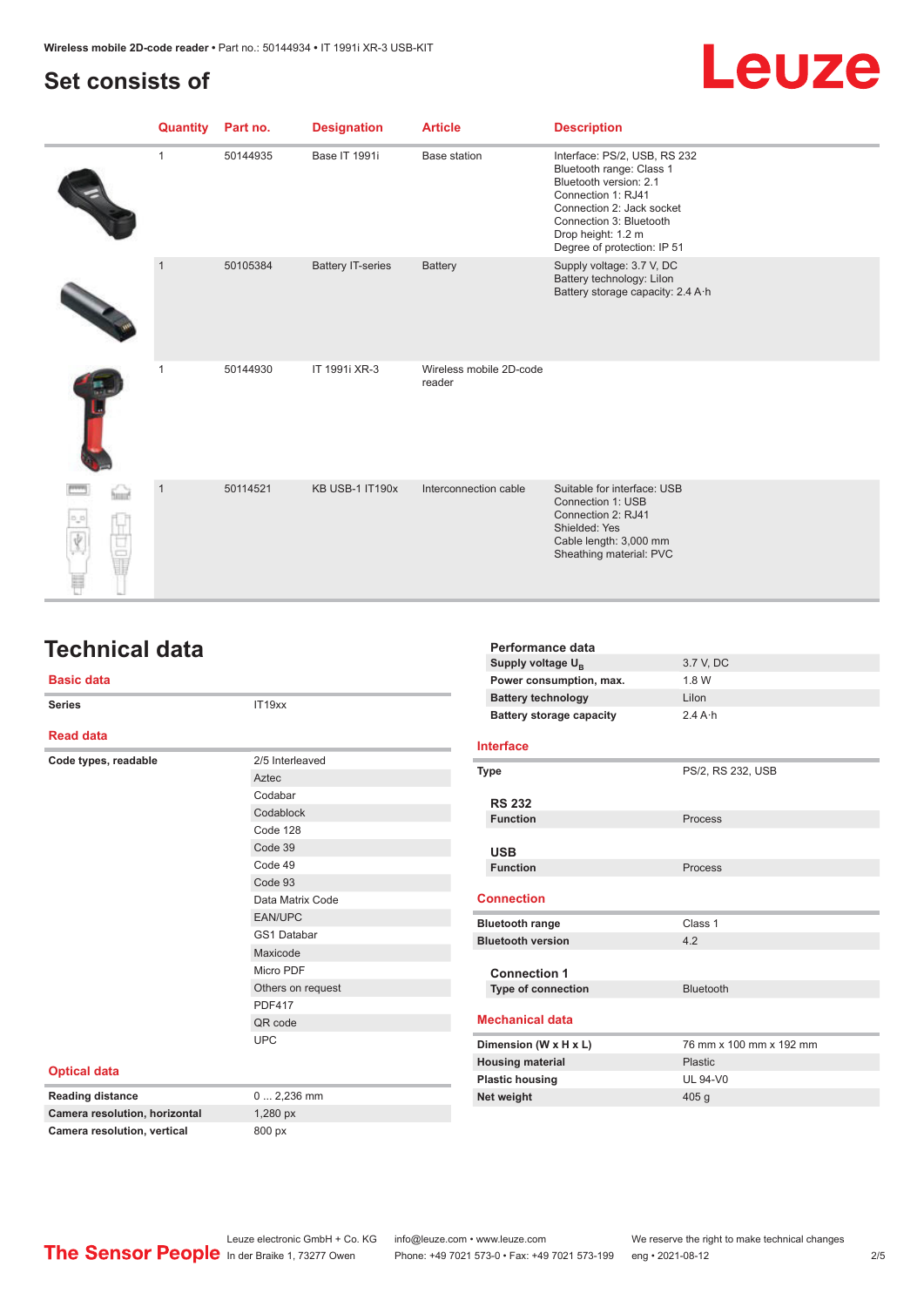# <span id="page-2-0"></span>**Technical data**

# Leuze

#### **Environmental data**

| Ambient temperature, operation     | $-2050 °C$     |
|------------------------------------|----------------|
| Ambient temperature, storage       | $-40$ 70 °C    |
| Relative humidity (non-condensing) | $095\%$        |
| Drop height                        | 3 <sub>m</sub> |
| <b>Measurements relative to</b>    | Concrete floor |
| <b>Certifications</b>              |                |
| Degree of protection               | IP 65          |
|                                    | IP 67          |

#### **Classification**

| <b>Customs tariff number</b> | 84719000 |
|------------------------------|----------|
| eCl@ss 5.1.4                 | 27280103 |
| eCl@ss 8.0                   | 27280103 |
| eCl@ss 9.0                   | 27280103 |
| eCl@ss 10.0                  | 27280103 |
| eCl@ss 11.0                  | 27280103 |
| <b>ETIM 5.0</b>              | EC002999 |
| <b>ETIM 6.0</b>              | EC002999 |
| <b>ETIM 7.0</b>              | EC002999 |

## **Electrical connection**

#### **Connection 1**

| <b>Function</b>    | Configuration interface |
|--------------------|-------------------------|
|                    | Data interface          |
| Type of connection | <b>Bluetooth</b>        |

#### **Diagrams**

#### Typical reading behavior

|                  | A [mil] | $B$ [mm] | $C$ [mm] | $D$ [mm] |
|------------------|---------|----------|----------|----------|
|                  |         | 0,127    | 20       | 220      |
| Code 39          | 20      | 0,508    |          | 2236     |
|                  | 100     | 2,54     | 50       | 10000    |
| UPC/EAN 13       | 3       | 0,33     |          | 1520     |
| <b>PDF 417</b>   | 6,7     | 0,169    | 20       | 209      |
| Data Matrix Code | 10      | 0,254    | 30       | 220      |
| QR Code          | 20      | 0,508    | 33       | 484      |

A Module size [mil]

C From [mm]

B Modulus size [mm]

D To [mm]

!

ATTENTION Please observe the note below regarding the reading distances.

# **Operation and display**

| <b>LED</b> | <b>Display</b>        | <b>Meaning</b>      |
|------------|-----------------------|---------------------|
|            | Red, continuous light | Low battery level   |
|            | Green, 1x flashing    | Reading successful  |
|            | Red, flashing         | Communication error |

#### **Notes**

| <b>Observe intended use!</b>                                                                                                                                                                                                  |
|-------------------------------------------------------------------------------------------------------------------------------------------------------------------------------------------------------------------------------|
| $\%$ This product is not a safety sensor and is not intended as personnel protection.<br>$\&$ The product may only be put into operation by competent persons.<br>♦ Only use the product in accordance with its intended use. |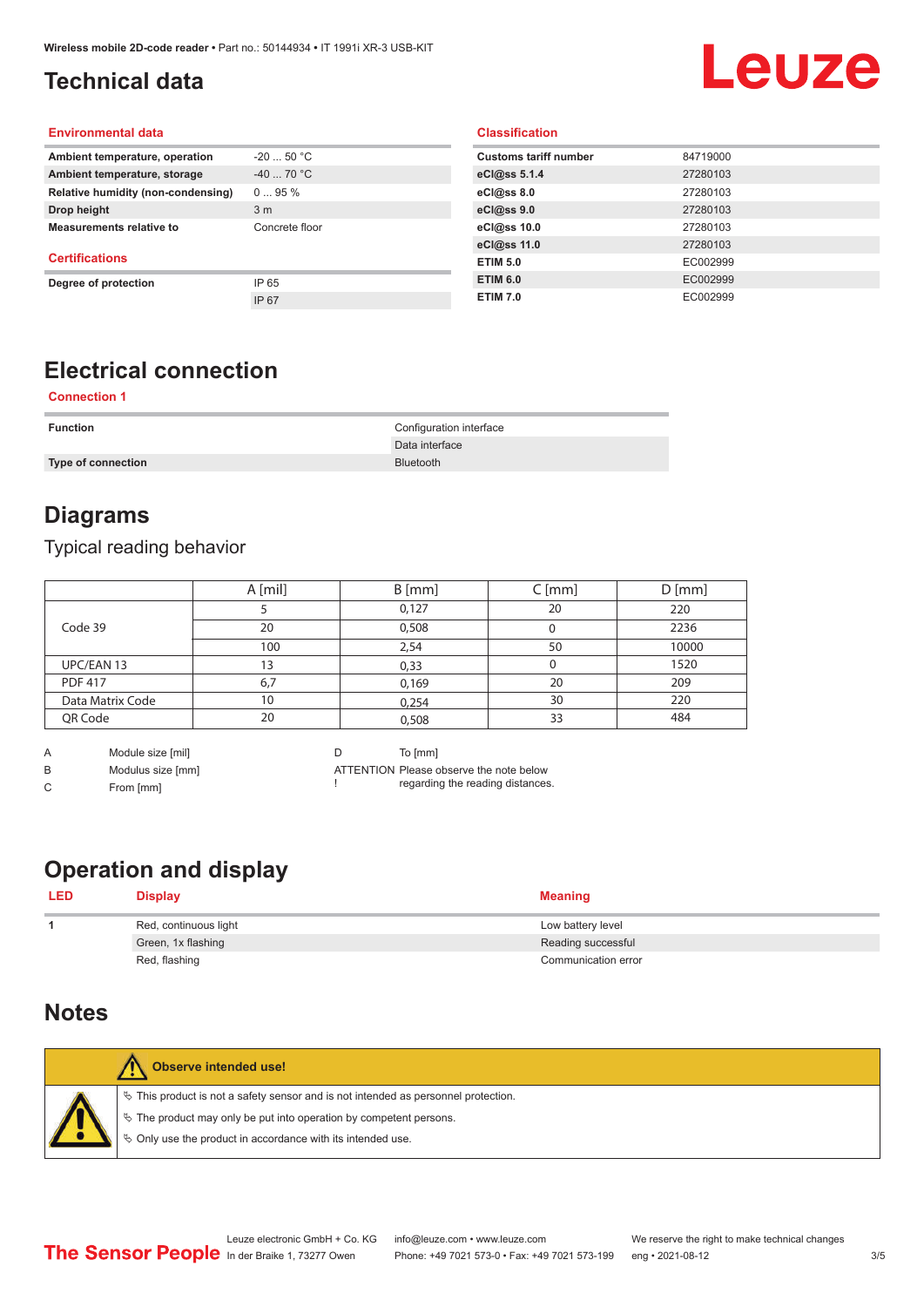#### <span id="page-3-0"></span>**Notes**

# Leuze

| <b>WARNING! LASER RADIATION - CLASS 2 LASER PRODUCT</b>                                                                                                                                                                                                                                      |
|----------------------------------------------------------------------------------------------------------------------------------------------------------------------------------------------------------------------------------------------------------------------------------------------|
| Do not stare into beam!<br>The device satisfies the requirements of IEC 60825-1:2007 (EN 60825-1:2007) safety requiations for a product of <b>laser class 2</b> as well as the<br>U.S. 21 CFR 1040.10 regulations with deviations corresponding to "Laser Notice No. 50" from June 24, 2007. |
| $\%$ Never look directly into the laser beam or in the direction of reflected laser beams! If you look into the beam path over a longer time period, there is a risk<br>of injury to the retina.                                                                                             |
| $\&$ Do not point the laser beam of the device at persons!                                                                                                                                                                                                                                   |
| $\%$ Interrupt the laser beam using a non-transparent, non-reflective object if the laser beam is accidentally directed towards a person.                                                                                                                                                    |
| $\%$ When mounting and aligning the device, avoid reflections of the laser beam off reflective surfaces!                                                                                                                                                                                     |
| $\%$ CAUTION! Use of controls or adjustments or performance of procedures other than specified herein may result in hazardous light exposure.                                                                                                                                                |
| $\&$ Observe the applicable statutory and local laser protection regulations.                                                                                                                                                                                                                |
| $\ddot{\phi}$ The device must not be tampered with and must not be changed in any way.<br>There are no user-serviceable parts inside the device.<br>Repairs must only be performed by Leuze electronic GmbH + Co. KG.                                                                        |



#### **NOTE**

 $\%$  Please notice that the real reading distances are also influenced by factors such as labeling material, printing quality, reading angle, printing contrast etc., and may thus deviate from the reading distances specified here.

#### **Accessories**

Connection technology - Connection unit

| Part no. | <b>Designation</b>          | <b>Article</b>             | <b>Description</b>                                                                                                                                     |
|----------|-----------------------------|----------------------------|--------------------------------------------------------------------------------------------------------------------------------------------------------|
| 50112891 | MA 248i Profinet<br>Gateway | Modular connection<br>unit | Supply voltage: 18  30 V<br>Current consumption, max.: 300 mA<br>Interface: PROFINET, RS 232<br>Connections: 6 Piece(s)<br>Degree of protection: IP 65 |